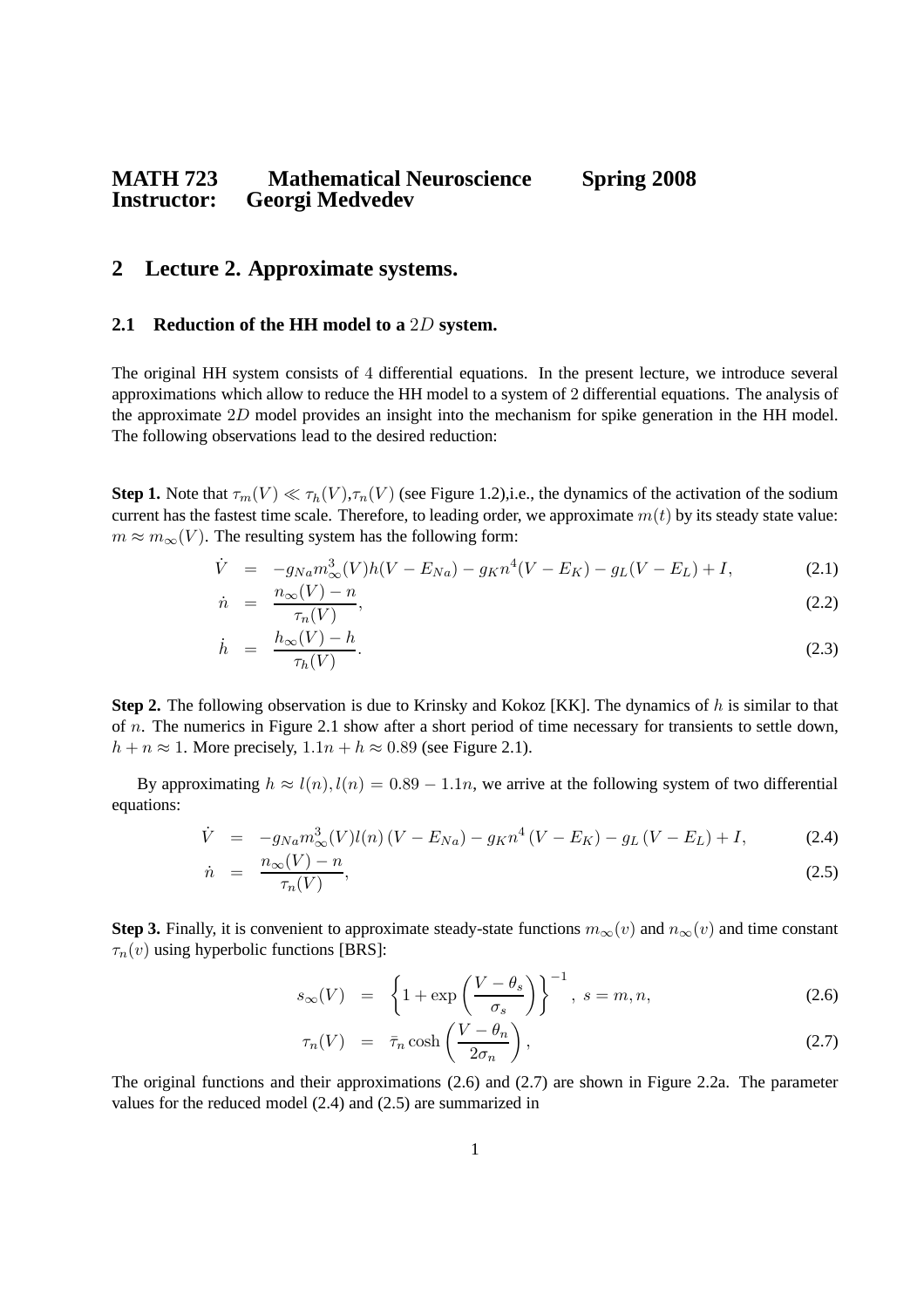

Figure 2.1: Plots in **a** and **b** show that variables n and h are approximately linearly dependent.

#### **Table 2.**

|   | $\parallel g_{Na} \parallel 120mS/cm^2 \parallel E_{Na} \parallel 120mV$ |       |                                                                 | $\theta_m$ 25mV                          | $\parallel \sigma_m \parallel$ | $-9.5$ |
|---|--------------------------------------------------------------------------|-------|-----------------------------------------------------------------|------------------------------------------|--------------------------------|--------|
|   | $\parallel g_K \parallel 36mS/cm^2 \parallel E_K \parallel -12mV$        |       |                                                                 | $\theta_n$   11.3mV   $\sigma_n$   -19.5 |                                |        |
| n |                                                                          | $g_L$ | $\mid 0.3mS/cm^2 \mid E_L \mid 10.6mV \mid C \mid 1 \mu F/cm^2$ |                                          |                                |        |

#### **2.2 The rescaled system.**

Variables  $v$  and  $n$  in the reduced HH model have different models of magnitude. During an AP, voltage varies from −20mV to about 100mV, while the values of the gating variable range from 0.4 to 1. To analyze (2.4) and (2.5), it is convenient to rescale the dynamical variables so that they have the same orders of magnitude:

$$
V = k_V v, \ k_V = 100mV, \ \tau = k_t t, \ k_t = 1ms. \tag{2.8}
$$

We also rescale the maximal conductances and the reversal potentials:

$$
g_s = \tilde{g}_s \times 100 mScm^{-2} \text{ and } E_s = \tilde{E}_s \cdot k_v, \quad s = \{m, n\}.
$$

Thus, we obtain the following nondimensional system:

$$
\epsilon \dot{v} = -\tilde{g}_{Na} m_{\infty}^{3}(v) h(v - \tilde{E}_{Na}) - \tilde{g}_{K} n^{4}(v - \tilde{E}_{K}) - \tilde{g}_{L}(v - \tilde{E}_{L}) + \tilde{I}, \qquad (2.9)
$$

$$
\tilde{n}_{\infty}(v) - n \qquad (2.10)
$$

$$
\dot{n} = \frac{\partial \phi(t)}{\partial \tau_n}(v)}.
$$
\n(2.10)

where  $\tilde{s}_{\infty}(v) = s_{\infty}(k_V v)$ ,  $s = \{m, n\}$  and  $\tilde{\tau}_n(v) = \tau_n(k_V v)$ . The derivative of v is multiplied by a small nondimensional parameter  $\epsilon = 10^{-2}$ . This indicates that that the dynamics of v and n have different timescales. Equations (2.10) and (2.10) imply that typically:  $\dot{v} = O(\epsilon^{-1})$  while  $\dot{n} = O(1)$ , i.e., v changes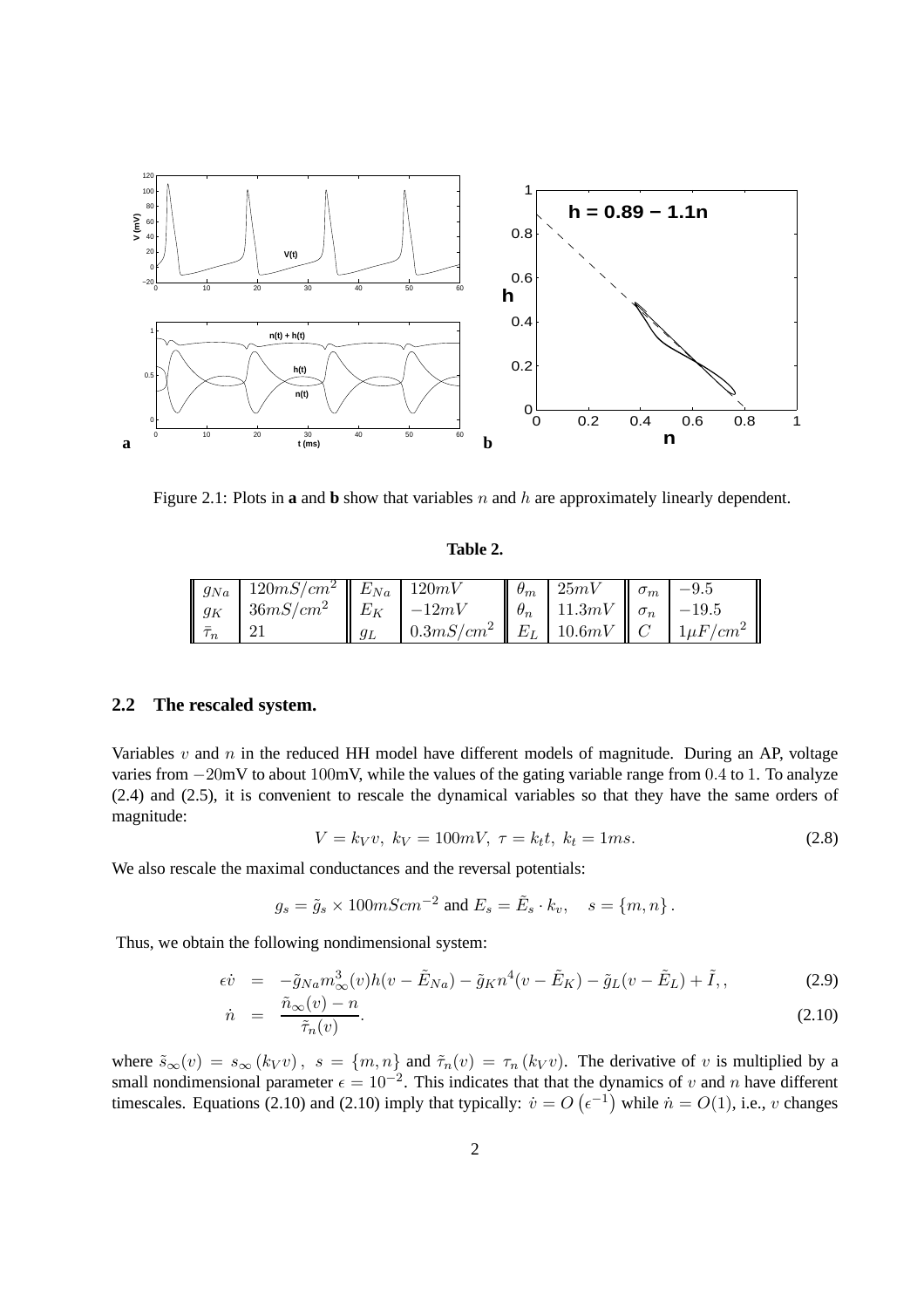

Figure 2.2: **a.** Steady-state functions  $m_{\infty}(v)$  and  $n_{\infty}(c)$ , and and time constant  $\tau_n(v)$  (solid line) and their approximations by the hyperbolic functions (dashed line). **b.** Action potential generated by the 2D approximation of the HH model by applying a step current pulse.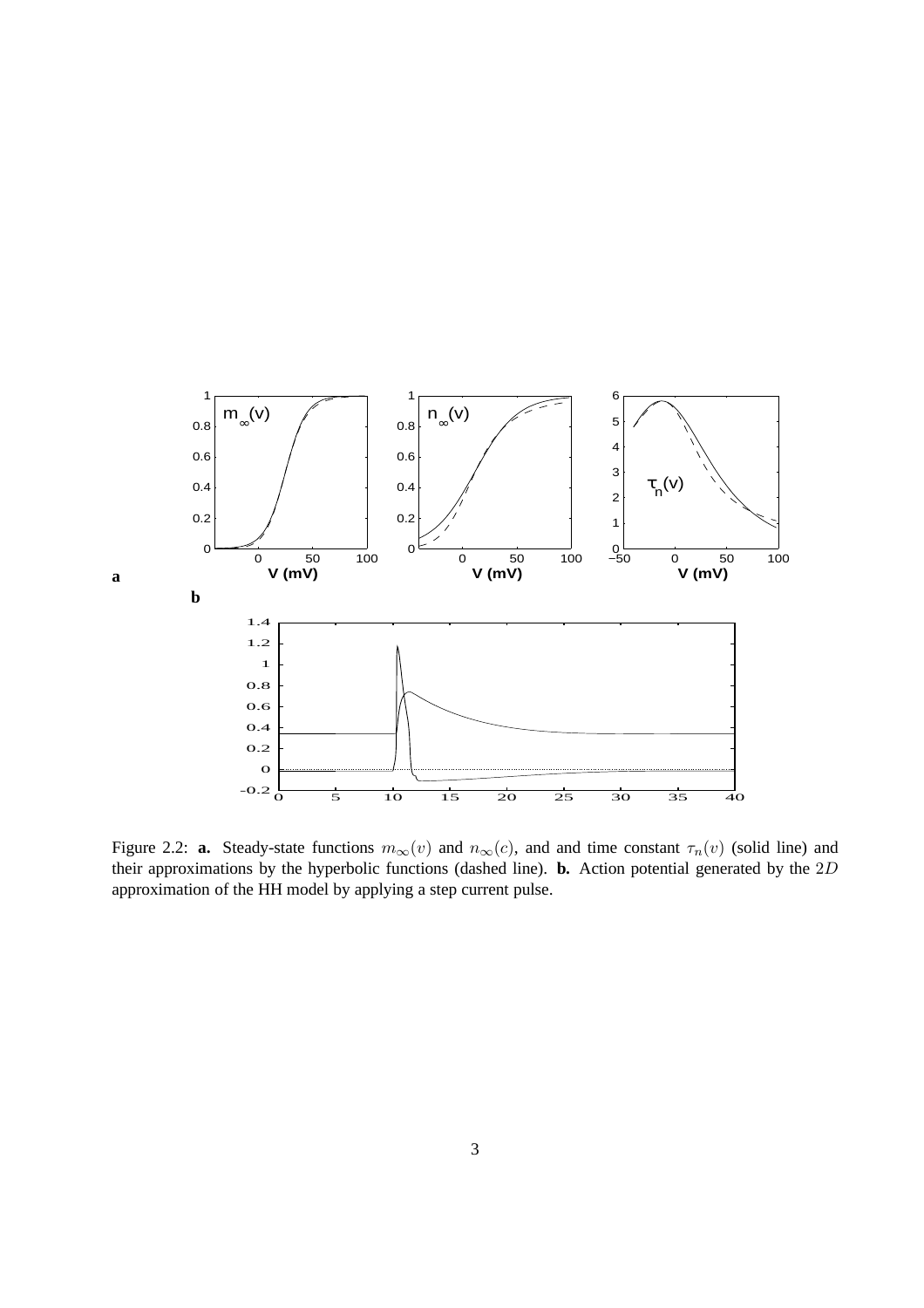

Figure 2.3: The rescaled system: the phase plane and time series: a) excitable regime and b) oscillating regime.

much faster than n. For this reason, v is called a *fast* variable. The v−time series in Figure 2.3 show alternating intervals of fast and slow dynamics. Systems of ODEs with small parameters multiplying timederivatives in some of the equations are called *singularly perturbed* or *fast-slow* systems. In the following subsection, we describe a geometric method for analyzing a 2D singularly perturbed system.

#### **2.3 The FitzHugh-Nagumo model: slow-decomposition decomposition**

Below we outline some ideas used for analyzing singularly perturbed systems of ODEs. To make our discussion more explicit, we will use a specific example of a  $2D$  singularly perturbed system, the FitzHugh-Nagumo model:

$$
\epsilon \dot{v} = f(v) - n + I,\tag{2.11}
$$

$$
\dot{n} = v - \gamma n, \tag{2.12}
$$

where v and n are the dynamical variables, and  $I, \gamma > 0, 0 < \epsilon \ll 1$  are parameters. A smooth function  $f(v)$ is qualitatively cubic, i.e. it has two extrema and  $\lim_{v\to\pm} f(v) = \pm \infty$ . A small parameter  $\epsilon > 0$  is called a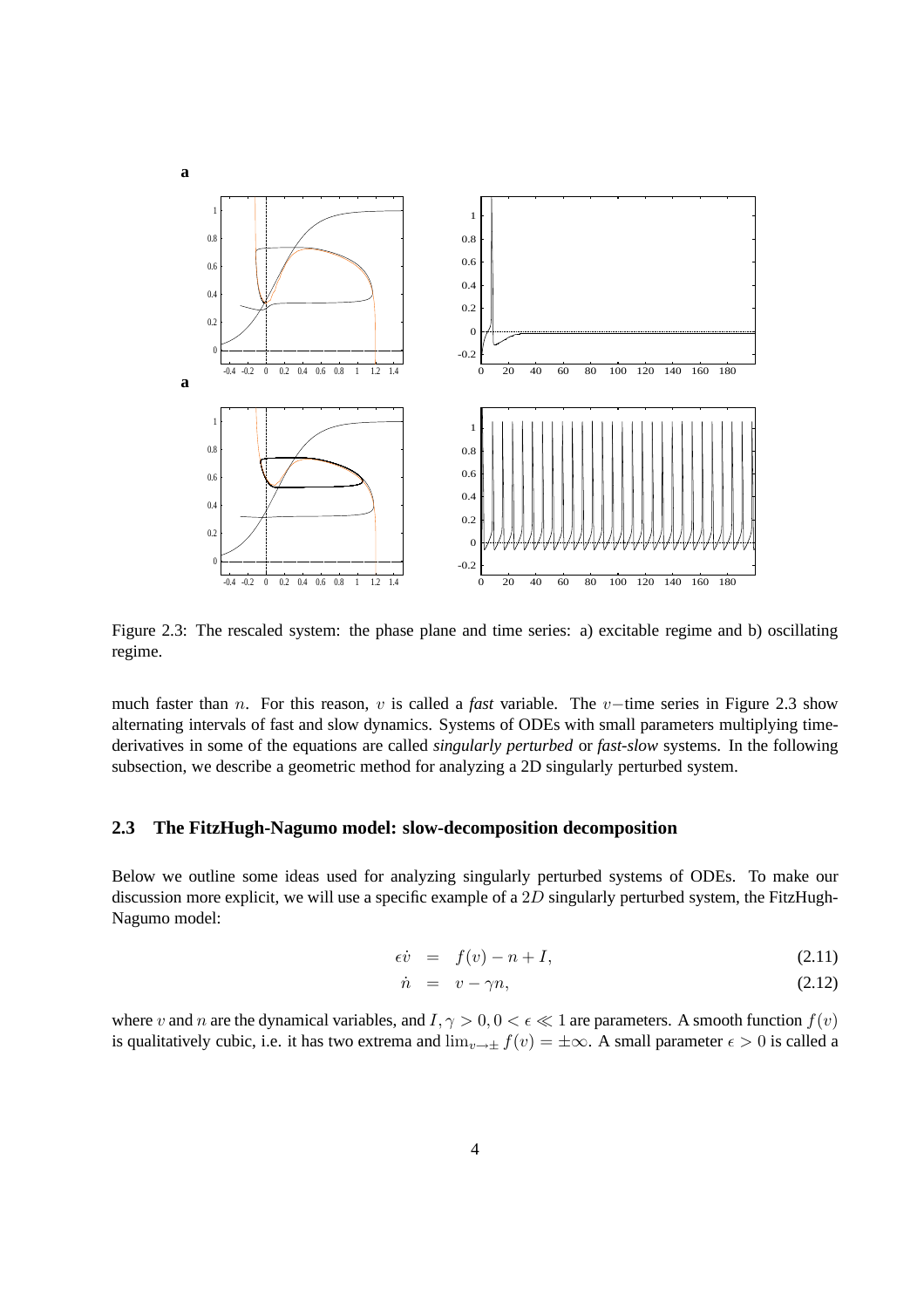

Figure 2.4: The FitzHugh-Nagumo model: **a**. The phase plane, **b**. Solution plots.

relaxation parameter. Along with (2.11)-(2.12), we shall consider the following system of equations:

$$
\frac{dv}{d\tau} = f(v) - n + I,\tag{2.13}
$$

$$
\frac{dn}{d\tau} = \epsilon(v - \gamma n),\tag{2.14}
$$

where  $\tau = \epsilon^{-1}t$  is called the fast time. By formally taking the limit as  $\epsilon \to 0$  in (2.13) and (2.14) we arrive at the fast subsystem:

$$
\frac{d\tilde{v}}{d\tau} = f(\tilde{v}) - \tilde{n} + I,\tag{2.15}
$$

$$
\frac{d\tilde{n}}{d\tau} = 0. \tag{2.16}
$$

Let  $(v_0, n_0)$  be the initial condition for (2.15), (2.16), as shown in Fig 2.3. For almost all initial conditions  $(v_0, n_0)$ ,  $v_0$  belongs to the domain of attraction of one of the stable fixed points of the 1D ODE:

$$
\frac{d\tilde{v}}{d\tau} = f(\tilde{v}) - n_0 + I.
$$

Denote this fixed point by  $v^*(n_0)$ . The trajectory of the fast system (2.15), (2.16) starting at  $(v_0, n_0)$  tends to  $(v^*(n_0), n_0)$  as  $\tau \to \infty$  along the line  $n = n_0$  (see Figure 2.4). The vector field generated by (2.15),(2.16) is called the *fast* vector field. The theory for *singularly perturbed* systems implies that for sufficiently small  $\epsilon > 0$ , the solutions of the fast system (2.15) and (2.16) approximate those of the original system (2.13) and (2.14) with the (same initial condition) up to the time when the trajectory of the fast system enters some  $O(\epsilon)$  neighborhood of  $(v^*(n_0), n_0)$ . To study the dynamics of (2.13) and (2.14) after that moment of time, we consider original system (2.11), and (2.12). Again, by formally taking the limit as  $\epsilon \to 0$ , from (2.13) and (2.14) we derive the *slow* system:

$$
n = f(v) + I,\tag{2.17}
$$

$$
\dot{n} = v - \gamma n, \tag{2.18}
$$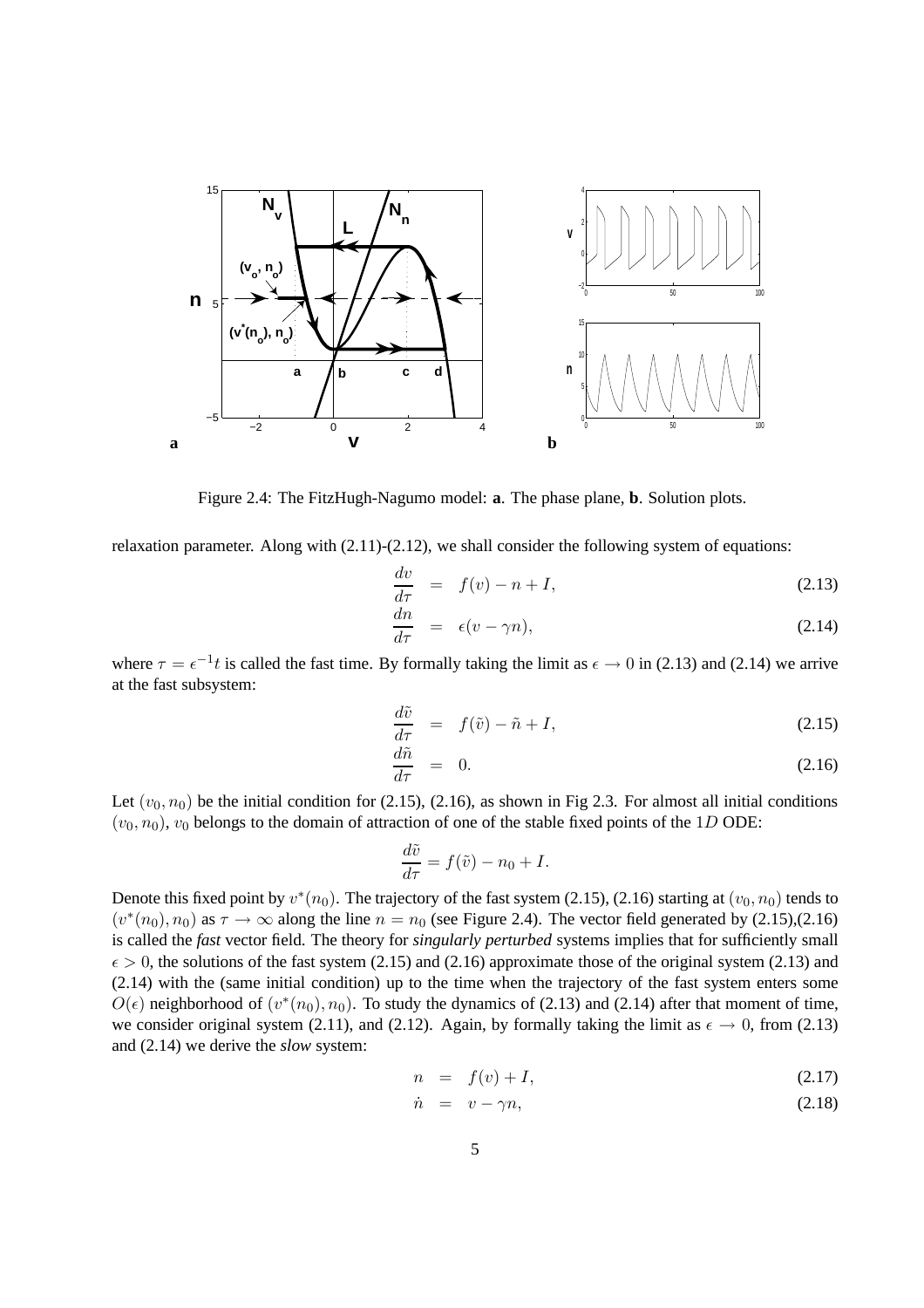The dynamics of the slow system is constrained by the two outer (stable) branches of the slow curve

$$
n = f(v) + I.
$$

The set of points with coordinates satisfying (2.17) is also called the  $v - nullcline$ :  $N = \{(v, n) : n =$  $f(v) + I$  (see Figure 2.4). The motion along N is determined by the equation (2.18). By differentiating both sides of (2.17) with respect to time and by combining the result with (2.18), we obtain:

$$
f'(v)\frac{dv}{dt} = v - \gamma n,\tag{2.19}
$$

By plugging in (2.17) into (2.19) we obtain

$$
\frac{dv}{dt} = \frac{v - \gamma(f(v) + I)}{f'(v)},\tag{2.20}
$$

Equation (2.20) is valid outside of some neighborhoods of the points of extrema of  $f(v)$  where  $f'(v) = 0$ . According to (2.20) on the slow manifold trajectory with initial condition, as shown in Figure 2.4, will move down along the left hand outer branch of  $N_v$  until it reaches an  $O(\epsilon)$  neighborhood of a. After that the point will 'jump' to the opposite stable branch of  $N_v$  under the action of the fast vector field. The description of the slow dynamics along this branch is completely analogous to that for the left outer branch. Therefore, after some finite time the phase trajectory remains in the neighborhood of the closed curve L composed of the segments of the slow manifold joined by horizontal segments (see Figure 2.4a). L is called a relaxation limit cycle. The alternation of the slow motions and fast jumps generates relaxation oscillations (see Figure 2.4b). The above discussion shows that for a 2D singularly perturbed systems such as  $(2.13)$  and  $(2.14)$ , the phase plane is to a large extent is determined by the geometries of the  $v-$  and  $n-$  nullclines:

$$
n = f(v) + I \text{ and } n = \frac{1}{\gamma}v.
$$

In the FHN model, parameter I plays the same role as the applied current in the HH model. Let us consider how the variation of I affects the qualitative dynamics of the FHN model. Note that changing I results in the translation of the voltage nullcline in the vertical direction. In particular, by decreasing  $I$  we can achieve that the point of the intersection of the two nullclines  $(\bar{v}, \bar{n})$  lies on the left outer branch of L (see Figure 2.4).

Note that at  $(v, n) = (\bar{v}, \bar{n})$  the right-hand side of (2.11) and (2.12) are zero. Therefore,  $(\bar{v}, \bar{n})$  is a steady state or a fixed point. For the FHN, if the fixed point is located on the stable branch of the slow curve it attracts the trajectories following it. Therefore, after a finite time the dynamics of the system approaches the steady state  $(\bar{v}, \bar{n})$ . The phase plane discussion for the FHN system gives us a first insight into the mechanism of the excitation in the HH system. By changing the applied current in the HH system, we change the character of the fixed (it ceases to be attracting) and create an attracting limit cycle similar to L in the present example.

### **2.4 Two types of neuronal excitability**

We conclude this lecture with an introductory discussion of the two major mechanisms for neuronal excitability (cf. [RE]). For this, we will use the phase plane techniques outlined in the present section. In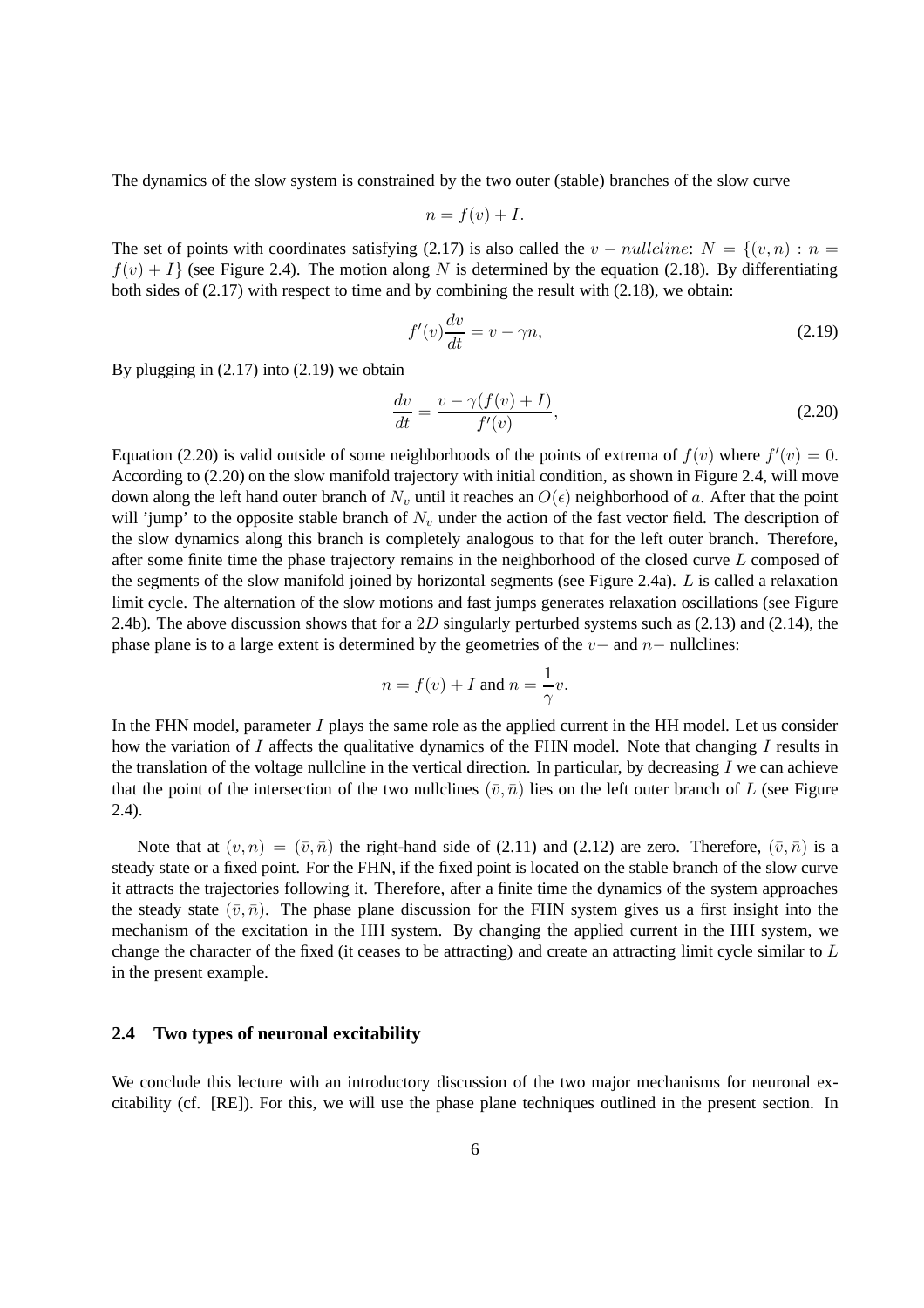

Figure 2.5: Phase portraits plotted for the ML model with different parameter values, illustrating two mechanisms of excitability: (a,b) Type II, (c,d) Type I.

the previous subsection, we showed that by changing the value of the applied current,  $I$ , one can affect the position of the fixed point in the FH system. The fixed point moves from the left branch to the middle branch of the cubic nullcline under the increase in  $I$ . For low values of  $I$ , the fixed point lies on the left branch and it blocks the motion of the trajectories along the slow manifold. Shortly after the fixed point passes the lower fold of  $N_v$  under the variation of I, it opens the way for the trajectories starting near the left branch to jump toward the right branch and gives rise to a limit cycle. This is an example of an excitable system, i.e., a system where a significant deviation from a stable steady state can be induced by a relatively small change of a control parameter. A similar mechanism is responsible for generation of the AP in the reduced HH system (Fig. 2.5a,b).

Next we discuss a different excitability mechanism illustrated in Fig. 2.5c,d. As in the previous case, the system shown in Fig. 2.6c is in an excitable state: the fixed point is lying on the left branch of the cubic nullcline. However, in contrast to the case discussed above, under the increase of applied current the fixed point collides with another one and disappears (Fig. 2.5d). As a result the limit cycle is born. The representative time series corresponding the two scenarios of transition to spiking are shown in Fig. 2.7 and 2.7. Note that in Fig. 2.6, the frequency of oscillations just near the transition is extremely low. This turns out to be a distinctive feature of a broad class of models, Type I models. The FHN model and the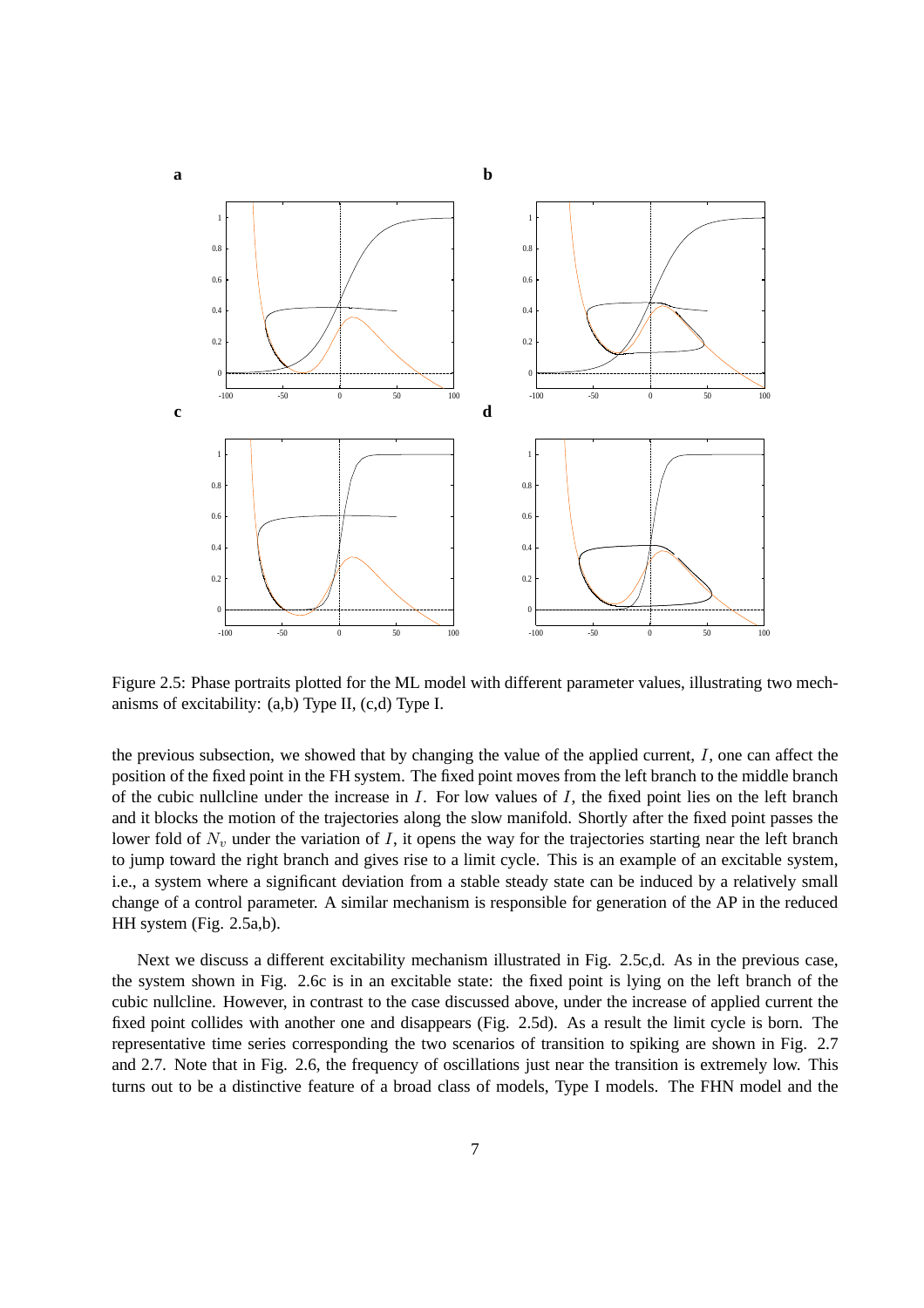

Figure 2.6: Phase portraits and the time series illustrating transition to spiking in Type I models.

reduced HH model belong to the Type II class of models. The frequency of oscillations is bounded from zero near the transition to spiking in Type II models. Explanation of these effects be given later after a brief introduction to elementary bifurcation theory in Lecture 4.

## **Homework project II.**

**a.** Plot the phase portrait in the ML model. Determine whether it is a type I or type II model. Change the value(s) of some parameter(s) in this model to make it of a different type.

**b.** For the ML model in the Type II regime, use the phase plane analysis (along the lines of Section §2.3) to describe the mechanism of the AP generation under electrical stimulation. Derive the formula for the period of the relaxation limit cycle.

#### **Bibliography**

BRS R.J. Butera, J. Rinzel, J.C. Smith, *Models of Respiratory rhythm generation in the Pre-Botzinger*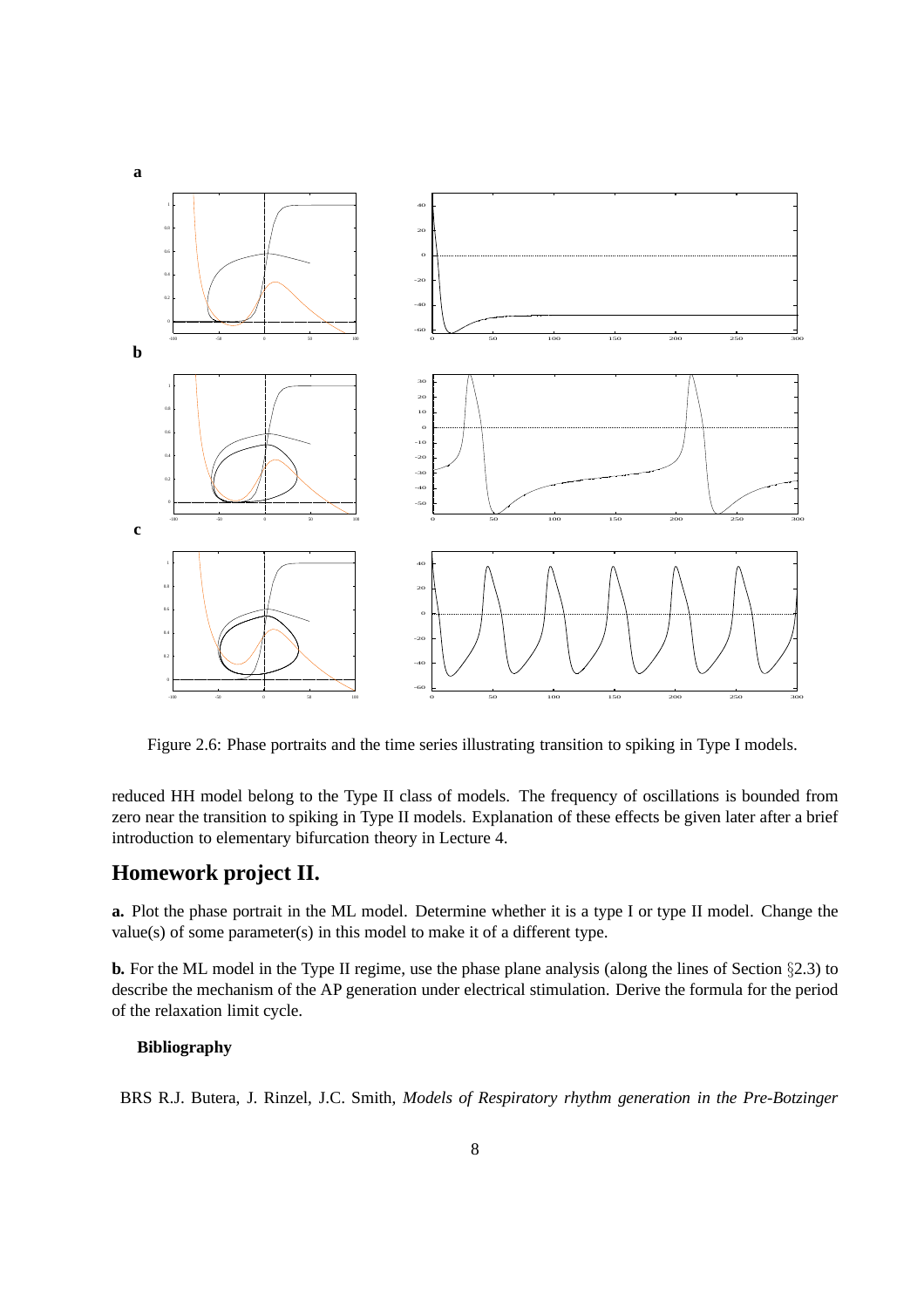

Figure 2.7: Phase portraits and the time series illustrating transition to spiking in Type II models.